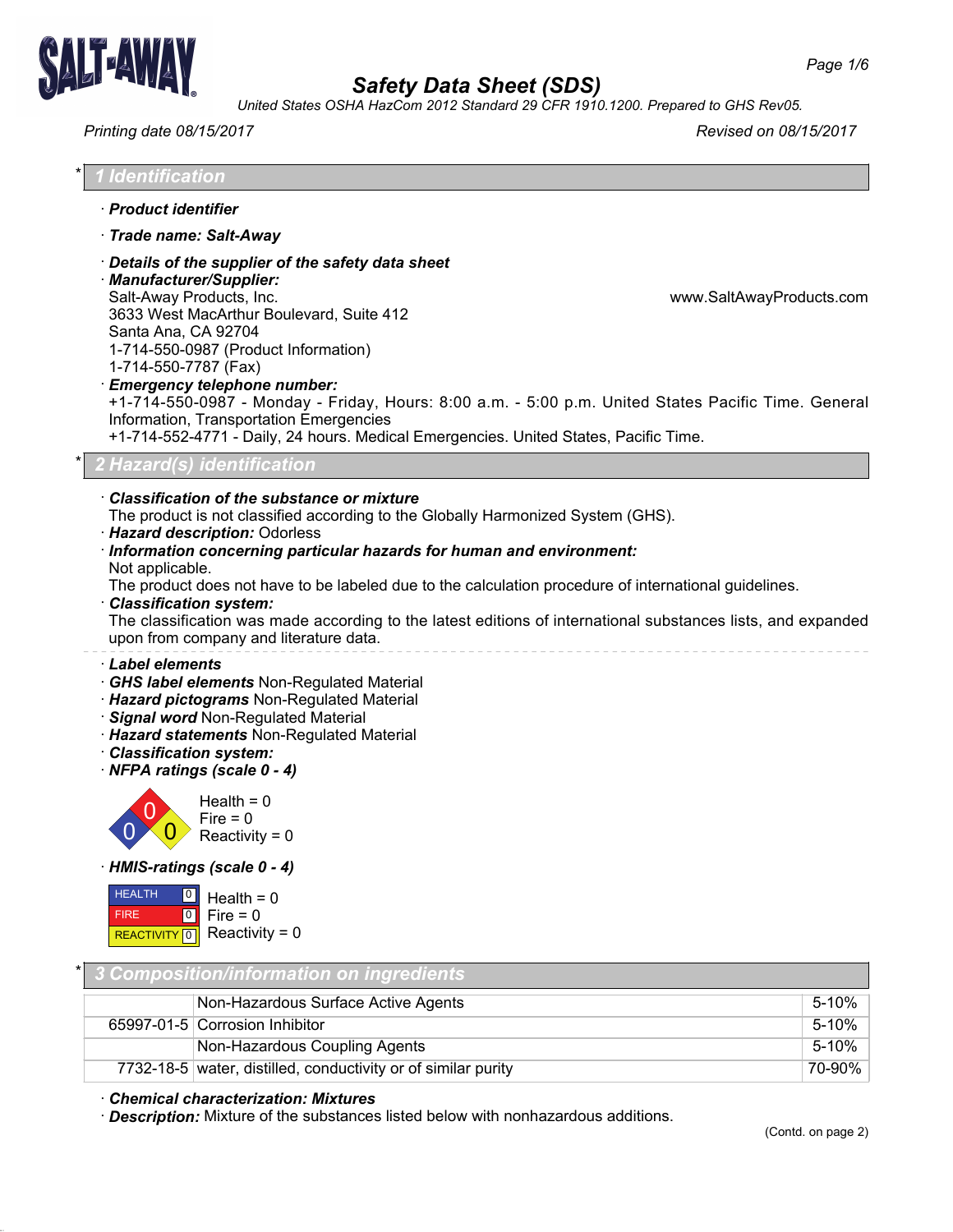

*United States OSHA HazCom 2012 Standard 29 CFR 1910.1200. Prepared to GHS Rev05.*

*Printing date 08/15/2017 Revised on 08/15/2017*

*Trade name: Salt-Away*

(Contd. from page 1)

· *Dangerous components:* Non-Regulated Material

### \* *4 First-aid measures*

- · *Description of first aid measures*
- · *General information:* No special measures required.
- · *After inhalation:* Not a normal route of entry.
- · *After skin contact:* Generally the product does not irritate the skin.
- · *After eye contact:* Rinse opened eye for several minutes under running water.
- · *After swallowing:* Can cause irritation of the gastrointesttinal tract.
- · *Most important symptoms and effects, both acute and delayed* No further relevant information available. · *Indication of any immediate medical attention and special treatment needed*
- No further relevant information available.
- *5 Fire-fighting measures*
- · *Extinguishing media: Not Applicable*
- *· Suitable extinguishing agents: None*
- Non Flammable
- *· Special hazards arising from the substance or mixture: None. Non Flammable*
- · *Advice for firefighters: None*
- · *Protective equipment: None*

#### \* *6 Accidental release measures*

- · *Personal precautions, protective equipment and emergency procedures* Not required.
- · *Environmental precautions:* Avoid flow into sewers/ surface or ground water not connected to filtration systems.
- · *Methods and material for containment and cleaning up:*
- Absorb with liquid-binding material (ie. sand, diatomite, universal binders, sawdust).
- · *Reference to other sections*
- See Section 7 for information on safe handling.
- See Section 8 for information on personal protection equipment.

See Section 13 for disposal information.

## \* *7 Handling and storage*

- · *Precautions for safe handling* No special measures required.
- · *Information about protection against explosions and fires:* No special measures required.
- · *Conditions for safe storage, including any incompatibilities*
- · *Storage:*

38.1.1

- · *Requirements to be met by storerooms and receptacles:* No special requirements.
- · *Information about storage in one common storage facility:* Not required.
- · *Further information about storage conditions:* None.
- · *Specific end use(s)* No further relevant information available.

\* *8 Exposure controls/personal protection*

- · *Additional information about design of technical systems:* No further data; see section 7.
- · *Control parameters*
- · *Components with limit values that require monitoring at the workplace:*

The product does not contain any relevant quantities of materials with critical values that have to be monitored at the workplace.

· *Additional information:* The lists that were valid during the creation were used as basis.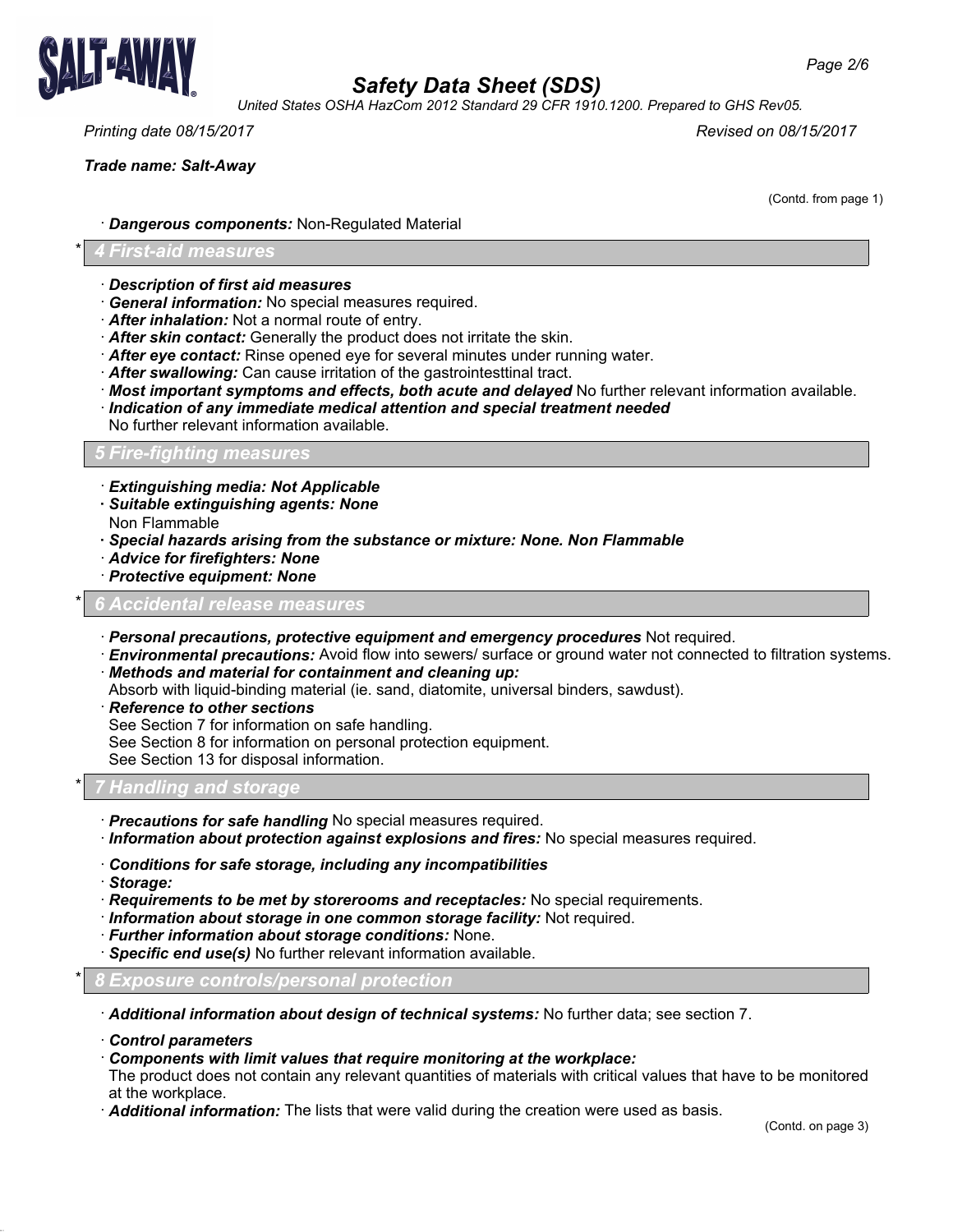

38.1.1

# *Safety Data Sheet (SDS)*

*United States OSHA HazCom 2012 Standard 29 CFR 1910.1200. Prepared to GHS Rev0*

*Printing date 08/15/2017 Revised on 08/15/2017*

*Trade name: Salt-Away*

(Contd. from page 2)

- · *Exposure controls*
- · *Personal protective equipment:*
- · *General protective and hygienic measures:*
- The usual precautionary measures for handling chemicals should be followed.
- · *Breathing equipment:* Not required.
- · *Protection of hands:* Not required.
- · *Material of gloves* Not required.
- · *Penetration time of glove material* Not applicable.
- · *Eye protection:* Not required.

\* *9 Physical and chemical properties*

| Information on basic physical and chemical properties<br><b>General Information</b> |                                               |                    |
|-------------------------------------------------------------------------------------|-----------------------------------------------|--------------------|
| · Appearance:                                                                       |                                               |                    |
| Form:                                                                               | Liquid                                        |                    |
| Color:                                                                              | <b>Blue</b>                                   |                    |
| · Odor:<br>Odor threshold:                                                          | Odorless<br>Not determined.                   |                    |
| $\cdot$ pH-value @ 20 °C (68 °F):                                                   | 6.2                                           |                    |
| Change in condition                                                                 |                                               |                    |
| <b>Melting point/Melting range:</b>                                                 |                                               |                    |
| <b>Boiling point/Boiling range:</b>                                                 | 100 °C (212 °F)                               |                    |
| · Flash point:                                                                      | Not applicable.                               |                    |
| · Flammability (solid, gaseous):                                                    | Not applicable.                               |                    |
| · Ignition temperature:                                                             |                                               |                    |
| <b>Decomposition temperature:</b>                                                   | Not determined.                               |                    |
| · Auto igniting:                                                                    | Product is not selfigniting.                  |                    |
| Danger of explosion:                                                                | Product does not present an explosion hazard. |                    |
| · Explosion limits:                                                                 |                                               |                    |
| Lower:                                                                              | 0.0 Vol %                                     |                    |
| <b>Upper:</b>                                                                       | 0.0 Vol %                                     |                    |
| Vapor pressure @ 20 °C (68 °F):                                                     | 23 hPa (17 mm Hg)                             |                    |
| · Density:                                                                          | Not determined.                               |                    |
| · Relative density<br>· Vapour density                                              | Not determined.<br>Not determined.            |                    |
| · Evaporation rate                                                                  | Not determined.                               |                    |
| · Solubility in / Miscibility with                                                  |                                               |                    |
| <b>Water:</b>                                                                       | Not miscible or difficult to mix.             |                    |
| · Partition coefficient (n-octanol/water): Not determined.                          |                                               |                    |
| · Viscosity:                                                                        |                                               |                    |
| Dynamic:<br><b>Kinematic:</b>                                                       | Not determined.                               |                    |
|                                                                                     | Not determined.                               |                    |
| · Solvent content:<br><b>Organic solvents:</b>                                      | 00.0 %                                        |                    |
|                                                                                     |                                               | (Contd. on page 4) |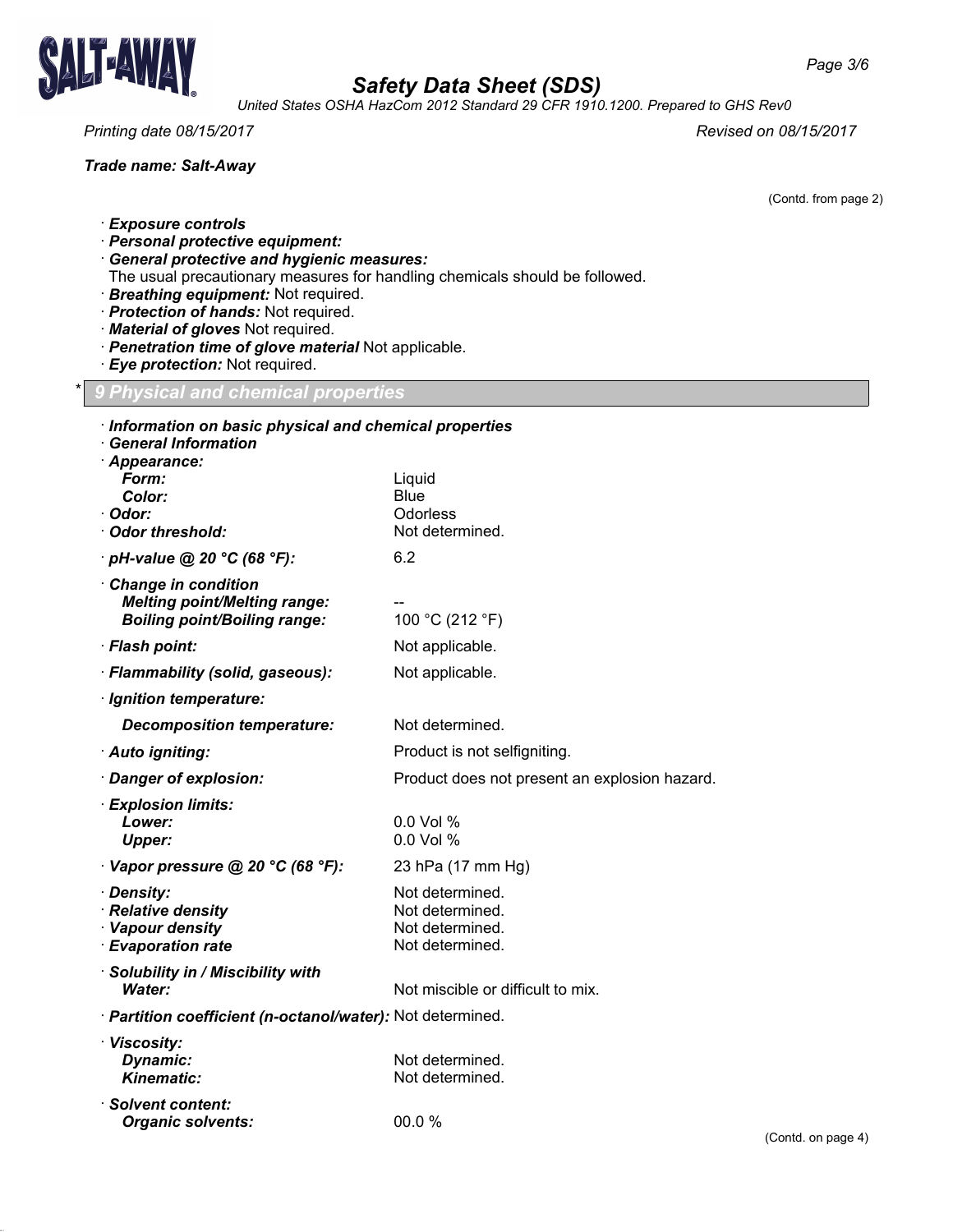

*United States OSHA HazCom 2012 Standard 29 CFR 1910.1200. Prepared to GHS Rev05.*

## *Printing date: 08/15/2017 Revised on 08/15/2017*

*Trade name: Salt-Away*

|                     |                                            | (Contd. from page 3) |
|---------------------|--------------------------------------------|----------------------|
| <b>Water:</b>       | 73.0 %                                     |                      |
| <b>VOC content:</b> | $00.0 \%$                                  |                      |
| Other information   | No further relevant information available. |                      |

## \* *10 Stability and reactivity*

· *Reactivity* No further relevant information available.

- · *Chemical stability*
- · *Thermal decomposition / conditions to be avoided:* No decomposition if used according to specifications.
- · *Possibility of hazardous reactions* No dangerous reactions known.
- · *Conditions to avoid* No further relevant information available.
- · *Incompatible materials:* No further relevant information available.
- · *Hazardous decomposition products:* No dangerous decomposition products known.

#### \* *11 Toxicological information*

- · *Information on toxicological effects*
- · *Acute toxicity:*
- · *Primary irritant effect:*
- · *on the skin:* No irritant effect.
- · *on the eye:* No irritating effect.
- · *Sensitization:* No sensitizing effects known.
- · *Additional toxicological information:*

The product is not subject to classification according to internally approved calculation methods for preparations:

When used and handled according to specifications, the product does not have any harmful effects according to our experience and the information provided to us.

#### · *Carcinogenic categories*

· *IARC (International Agency for Research on Cancer)*

None of the ingredients is listed.

#### · *NTP (National Toxicology Program)*

None of the ingredients is listed.

· *OSHA-Ca (Occupational Safety & Health Administration)*

None of the ingredients is listed.

## 2 *Ecological informa*

· *Toxicity*

38.1.1

- · *Aquatic toxicity:* No further relevant information available.
- · *Persistence and degradability:* No further relevant information available.
- · *Bioaccumulative potential* :No further relevant information available.
- · *Mobility in soil:* No further relevant information available.
- · *Additional ecological information:*

· *General notes:*

Water hazard class 1 (Self-assessment): Avoid undiluted product to reach ground water, water course or sewage system not connected to filtration systems.

- · *Results of PBT and vPvB assessment*
- · *PBT:* Not applicable.
- · *vPvB:* Not applicable.
- · *Other adverse effects* No further relevant information available.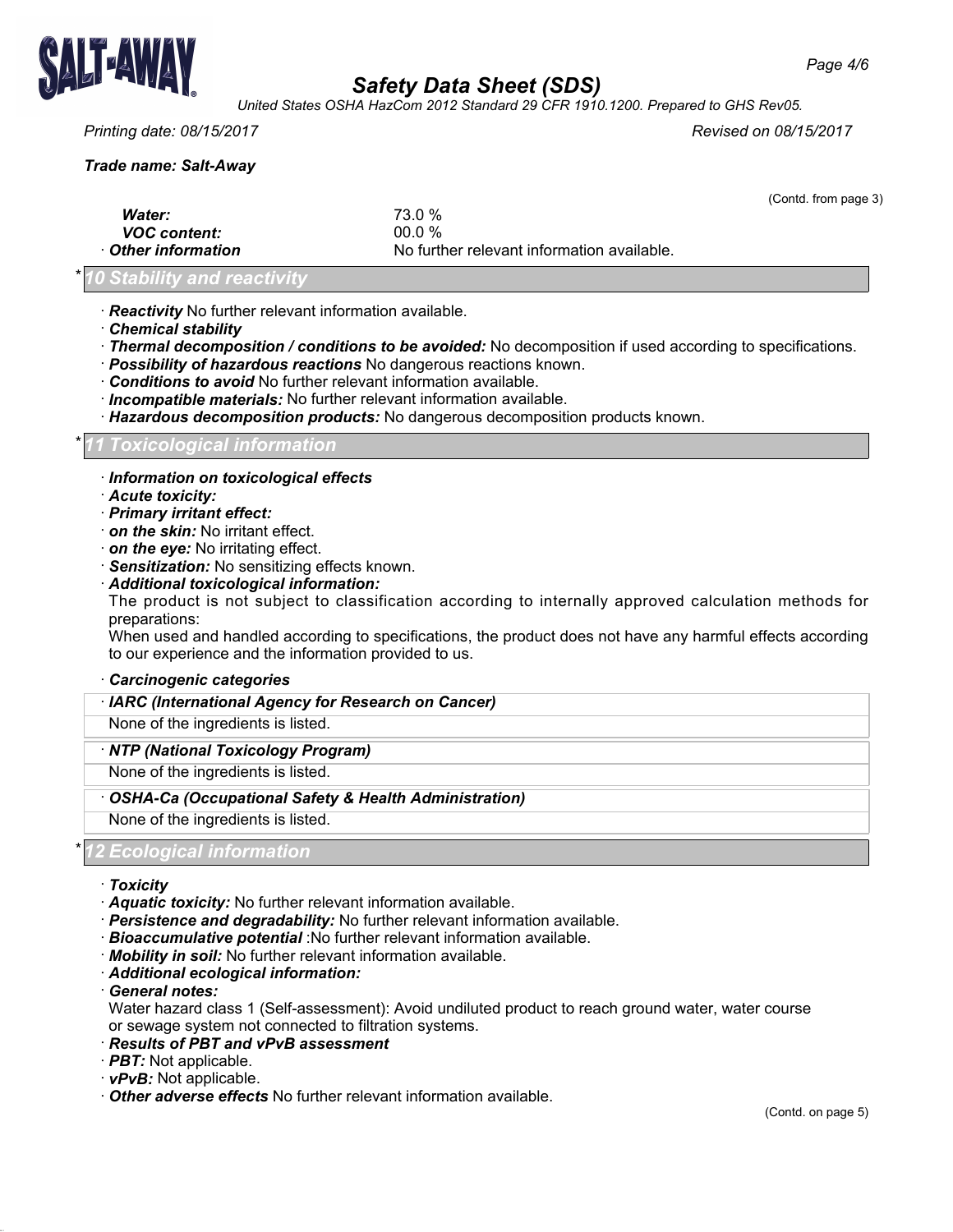

*United States OSHA HazCom 2012 Standard 29 CFR 1910.1200. Prepared to GHS Rev 05.*

*Printing date 08/15/2017 Revised on 08/15/2017*

*Trade name: Salt-Away*

(Contd. from page 4)

\* *13 Disposal considerations*

- · *Waste treatment methods*
- · *Recommendation:* Smaller quantities can be disposed of with household waste.

· *Uncleaned packagings:*

· *Recommendation:* Disposal must be made according to official regulations.

|  | *14 Transport information |
|--|---------------------------|
|  |                           |

- · *UN-Number*
- · **DOT, ADR, IMDG, IATA** Non-Regulated Material
- · **ADN** Not relevant

38.1.1

- · *UN proper shipping name* Not Regulated for Transportation
- · **DOT, ADR, IMDG, IATA** Non-Regulated Material
- · *Transport hazard class(es)*

· *DOT, ADR, IMDG, IATA* · **Class Class Non-Regulated Material**<br>· **ADN/R Class:** Not relevant

- · ADN/R Class:
- · *Packing group*
- · **DOT, ADR, IMDG, IATA** Non-Regulated Material
- · *Environmental hazards:*
- · *Marine pollutant:* No
- · **Special precautions for user** Not applicable.

· *Transport in bulk according to Annex II of*

*MARPOL73/78 and the IBC Code* Not applicable.

## \* *15 Regulatory information*

· *UN "Model Regulation":* -

· *Safety, health and environmental regulations/legislation specific for the substance or mixture* · *Sara*